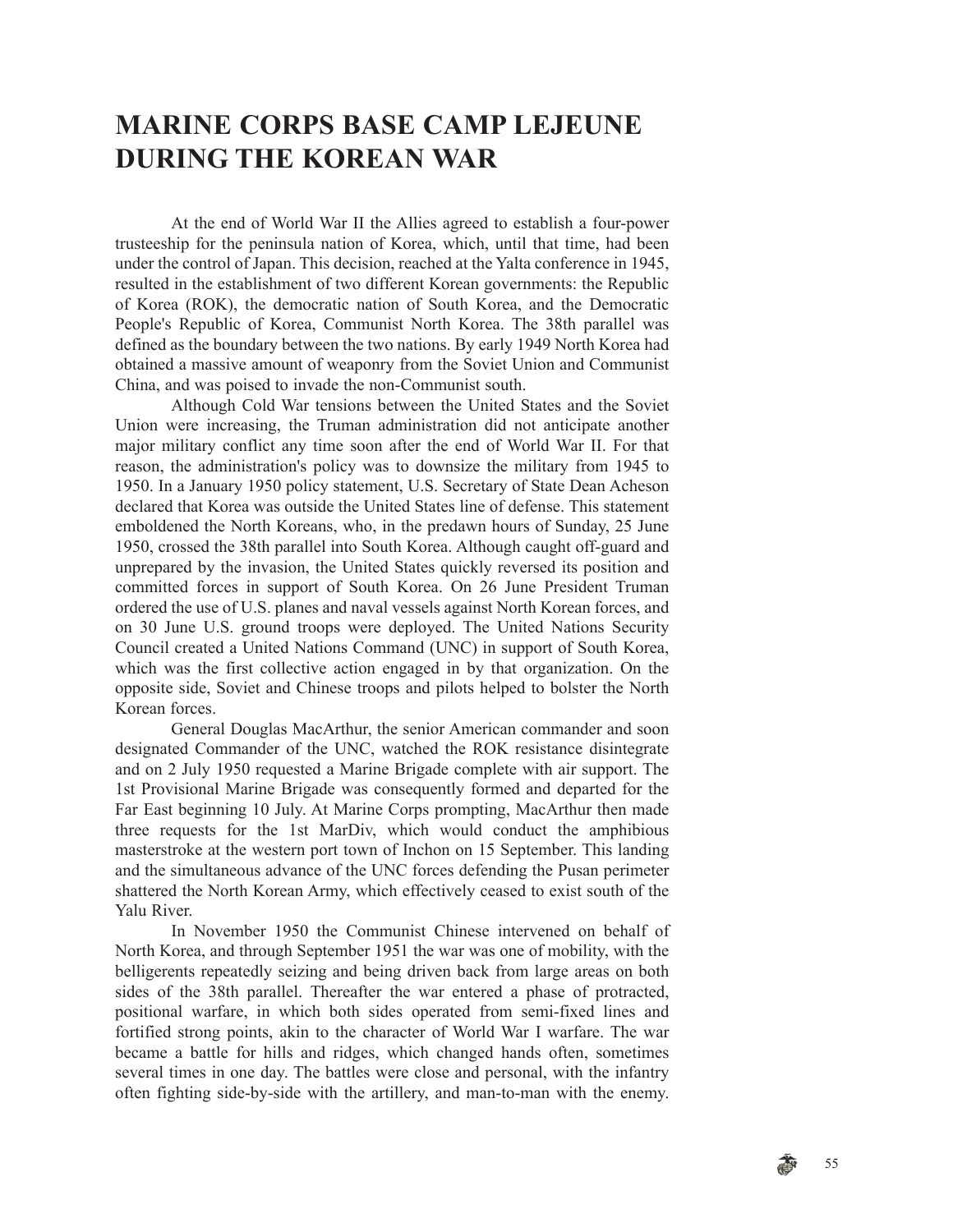Known as a "police action" with no formal declaration of war, the Korean War did not end with an accustomed victory, but in a stalemate, with an armistice or cease-fire agreement on 27 July 1953.

Military commanders of the North Korean Army, the Chinese People's Volunteers, and the United Nations Command signed the agreement, but no comprehensive peace agreement was put into place. A demilitarized zone (DMZ) was created between the opposing lines, and a truce line, which replaced the 38th parallel as a boundary, was drawn. The DMZ runs northeast from the Han River Estuary, less than 30 miles from Seoul, to the north of the 38th parallel on the eastern coast of Korea.

During the period of hostilities 60 percent of the 424,000 members of the Corps served in Korea, 122,000 of whom were Reservists. At the end, 33,107 Marines were stationed in Korea. At its peak strength on 30 September 1953, the Marine Corps had 261,343 members on active duty, including 14,731 African-American Marines and almost 3,000 Women Marines. Forty-two Marines were awarded Medals of Honor, 28 of which were awarded posthumously. Some 30,544 Marine casualties were suffered and of these 4,262 were killed in action. This was more than twice the toll of World War I.

In many ways Korea was a puzzling experience for Americans, and a first: a modern, undeclared, and limited war. From the conflict a greater awareness of the threat of Communism and the requirement for a balanced and diversified military force was painfully acquired. The Marine Corps had played a pivotal role in the conflict, proving that a complete reliance on strategic airpower and the threat of atomic weapons was not sufficient in modern warfare.

# Wartime Activities at Camp Lejeune

Camp Lejeune and the 2nd MarDiv, reconstituted after having initially provided a significant amount of the 1st MarDiv's manpower in 1950, remained focused on the Atlantic, Caribbean, and Mediterranean, while also serving as a replacement pool for the Marines in Korea.

Despite ongoing construction and the activity of reorganization, from 1946-1950 Camp Lejeune was quiet relative to its bustling World War II period. Summer reserve training, the semi-annual rotation of a battalion to the Navy's 6th Fleet in the Mediterranean, and occasional exercises continued at the base; however, it wasn't until 21 April 1950 that the first major post-World War II landing exercise, Operation Crossover, occurred at Onslow Beach. At the time the 2nd MarDiv had a ceiling strength of 10,232, but the division was well below that number with only 8,923 Marine and Navy personnel. Under this organization, the division consisted of two infantry regiments, the 2nd and the 6th Marines, with two battalions per regiment and two rifle companies per battalion.

During this period Camp Lejeune housed four major commands: Marine Corps Base (MCB); the 2nd MarDiv; Force Troops, Atlantic; and Marine Corps Air Facility (MCAF) New River, along with its assigned aviation elements. Three Navy commands were also tenants: the Naval Hospital, still located in Building H-1; the Field Medical Service School at Camp Geiger; and the Medical Field Research Laboratory in Building 66.



Circa 1950s postcard depicting training exercises at Camp Lejeune.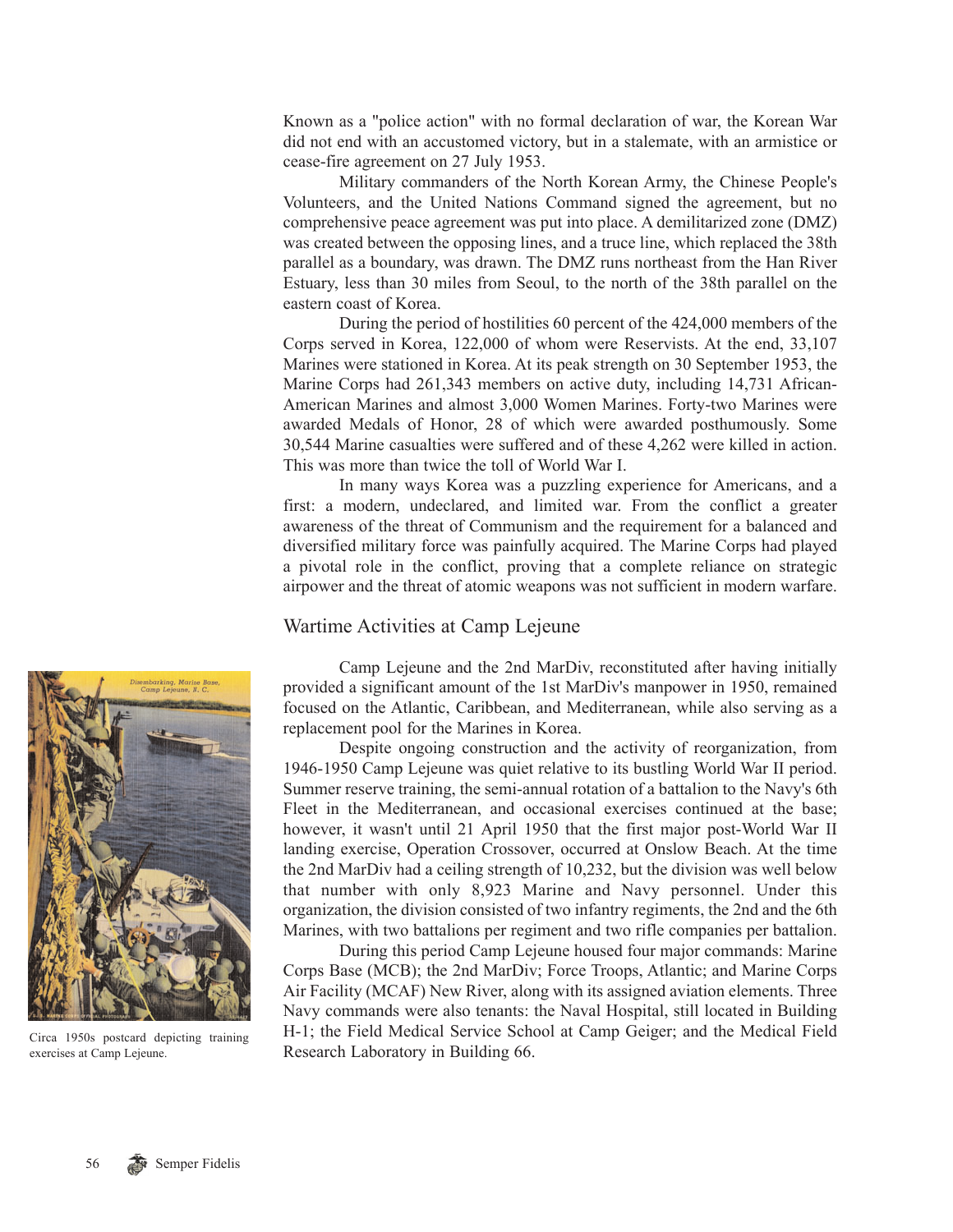Marine Corps Base, with its various schools and geographically separated facilities, underwent reorganizations during this period in response to diminishing personnel strength and efforts to increase operational and economic efficiencies. The sole post battalion, Headquarters and Service (H&S) Battalion, was divided into three battalions on 1 June 1954: Headquarters, Service, and Military Police (MP) Battalions. MP Battalion was subsequently deactivated in August 1958 and its assets went to Headquarters Battalion. The next year Service Battalion was also deactivated and merged into Headquarters Battalion. Before its demise Service Battalion's Supply Company was reorganized as the Base Material Company and became the Base Material Battalion on 1 May 1957, which left MCB with two battalions. The post's dual mission has remained effectively unchanged since then: to provide housing, training facilities, and logistical support for FMF units and other units assigned; and to conduct specialized schools and other training.

Following the Korean War reorganizations likewise took place within other commands and schools on base. Initially the Engineer School Company was redesignated as a battalion; in 1955 the battalion became the Marine Corps Engineer School. In 1954 the Supply School Battalion became Marine Corps Supply Schools. The ITR, formed October 1953 at Camp Geiger, remained the 1st ITR, and the Rifle Range Detachment remained unchanged at Stones Bay. On 1 March 1957 the 2nd Combat Service Regiment of Force Troops, formerly belonging to the 2ndMarDiv, was designated as the 2nd Force Service Regiment (FSR) and in 1958 moved to Hadnot Point from Camp Geiger. The organization of all of Camp Lejeune's commands was to prove dynamic and responsive to changing needs and circumstances for the remainder of the twentieth century.

#### Role of the Reserves

Because of the military downsizing that had taken place since the end of World War II, the reserve forces were critical to building up U.S. military personnel strength quickly once the U.S. was engaged in the Korean War. At the onset of the engagement there were only 27,656 Marines in the FMF: 7,779 in the 1st MarDiv and 8,973 in the 2nd MarDiv. Had the 1st and 2nd MarDivs been combined, the new unit would still have been 20 percent short of wartime division strength.

Officials at Camp Lejeune were told on 19 July 1950, the date the President authorized the mobilization of the Organized Marine Corps Reserve (OMCR), to expect its first Reservists on 1 August. Camp Lejeune headquarters had carefully reviewed the facilities and supplies available for feeding, processing, and training the incoming Marines and had determined that measures had to be taken to expand facilities and increase supplies in proportion to the demand. As expected, 5,805 Reservists arrived at the base on 1 August and consisted of key infantry, artillery, and engineer units of the OMCR. The OMCR Reservists were followed by the Volunteer Reserves, whose bulk orders started to go out 15 August. When the reserve unit checked in, they were mustered into active service, disbanded, and then their people were distributed among the division's regular units, following which they were shipped by train to Camp Pendleton.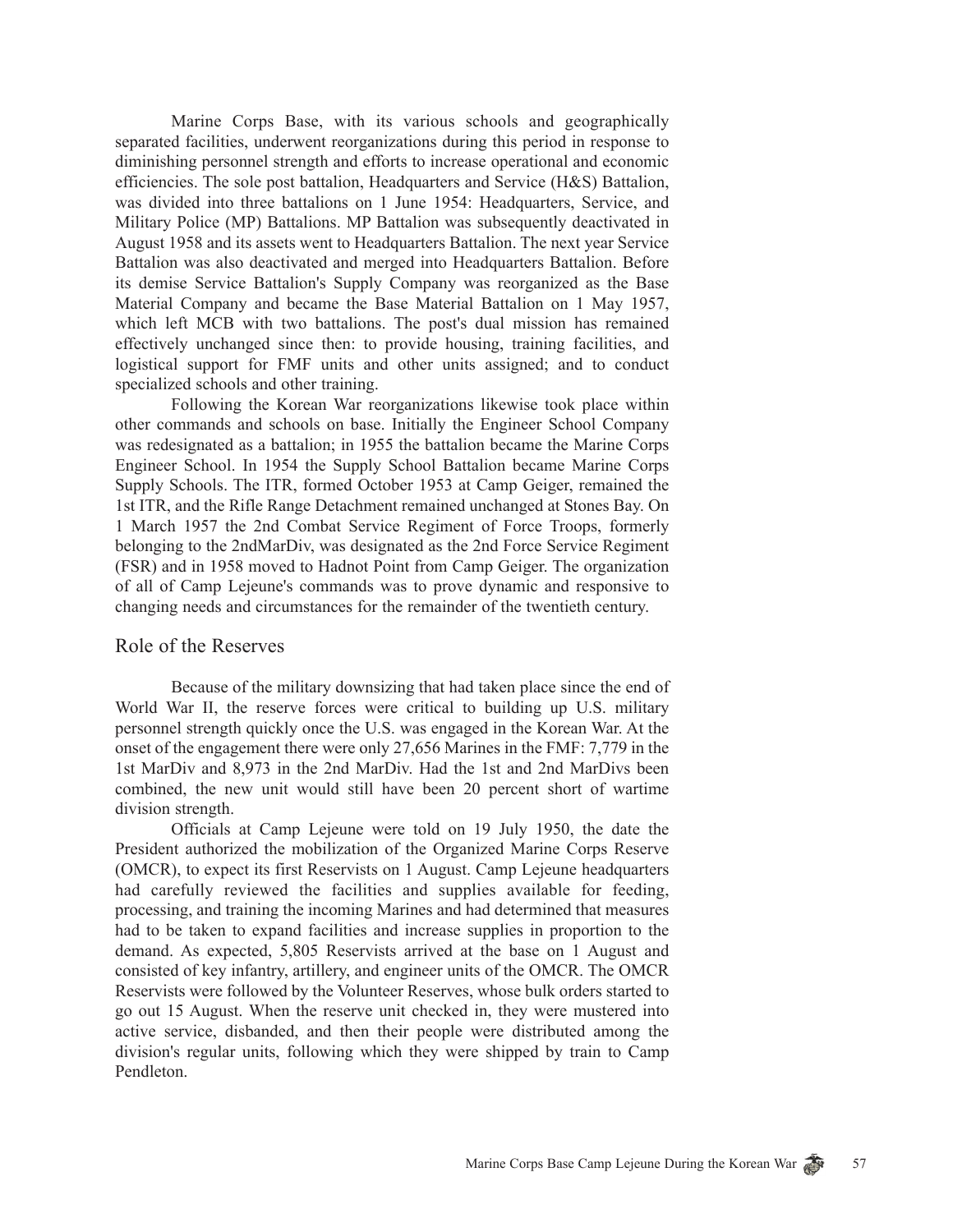Those Reservists who were stationed at Camp Lejeune on 19 August 1953 also had a new address. The "Marine Barracks" designation, which had defined the base since 1941, was dropped, and the base was now simply "Marine Corps Base Camp Lejeune."

To put the role the Reservists played in the Korean War in proper perspective, consider Major General Oliver P. Smith's observation that "without the reserves, the Inchon landing of 15 September would have been impossible." Subsequent operations would likewise have been unthinkable. During the Inchon-Seoul operation, 15 September to 7 October 1950, 43.8 percent of the 1st MarDiv were Reservists. Having sent every possible regular westward, the 2nd MarDiv consisted of 19,895 Reservists on 31 December 1950, and by spring 1951 the reserves had reached their peak strength for the war with 85,538 on active duty, which constituted 45 percent of Corps overall active-duty strength. The flexibility and readiness capability inherent in the Marine Corps FMF, and the existence of a militarily proficient and readily available reserve, ensured success in the war.

# African-American Marines and Women Marines

The deactivation of Montford Point Camp on 8 September 1949 as an African-American training center and barracks area became the real turning point for the elimination of segregated units and the beginning of the meaningful initiation of desegregation in the Marine Corps. It was the Korean War, however,



At the time of this photo, Frank E. Petersen, Jr., was a 2dLt assigned to the 1st MAW. He was one of only two African-American officers to serve during the Korean War.

that greatly facilitated this effort. Units from all over the globe, including all-black units, poured into Camp Lejeune and Camp Pendleton in 1950 to help bring the 1stMarDiv to wartime strength. Their subsequent integration into all the division's subordinate units helped to achieve in reality what heretofore had been only policy, and one that had not yet received universal acceptance. In the meantime another milestone was reached on 8 September 1949 when Annie E. Graham became the first African-American woman to be allowed to enlist in the Marine Corps. At the outbreak of the Korean War 1,502 African-American Marines were on active duty, making up 2 percent of the total strength of the Corps. Between June 1950 and July 1952 over 10,000 more joined, so that in 1953, with the war drawing to a close, a total of 14,731 African-American Marines were on active duty, equaling 6 percent of the total Corps strength.

On 10 November 1945 Frederick C. Branch, who had begun his military career at Montford Point Camp and had served with the 51st Defense Battalion, became the first African-American commissioned officer in the Marine Corps. By his release in 1952, Branch had reached the rank of captain.

On 24 July 1950 the WM returned to Camp Lejeune with a company of approximately 225. The "old" WM barracks, Buildings 60 and 63, were reoccupied and Building 62 once again served for recreation, but this time only the second deck was reserved for WM. For the next two decades this small area would be the sole purview of WM until all-female units were eliminated in the mid-1970s.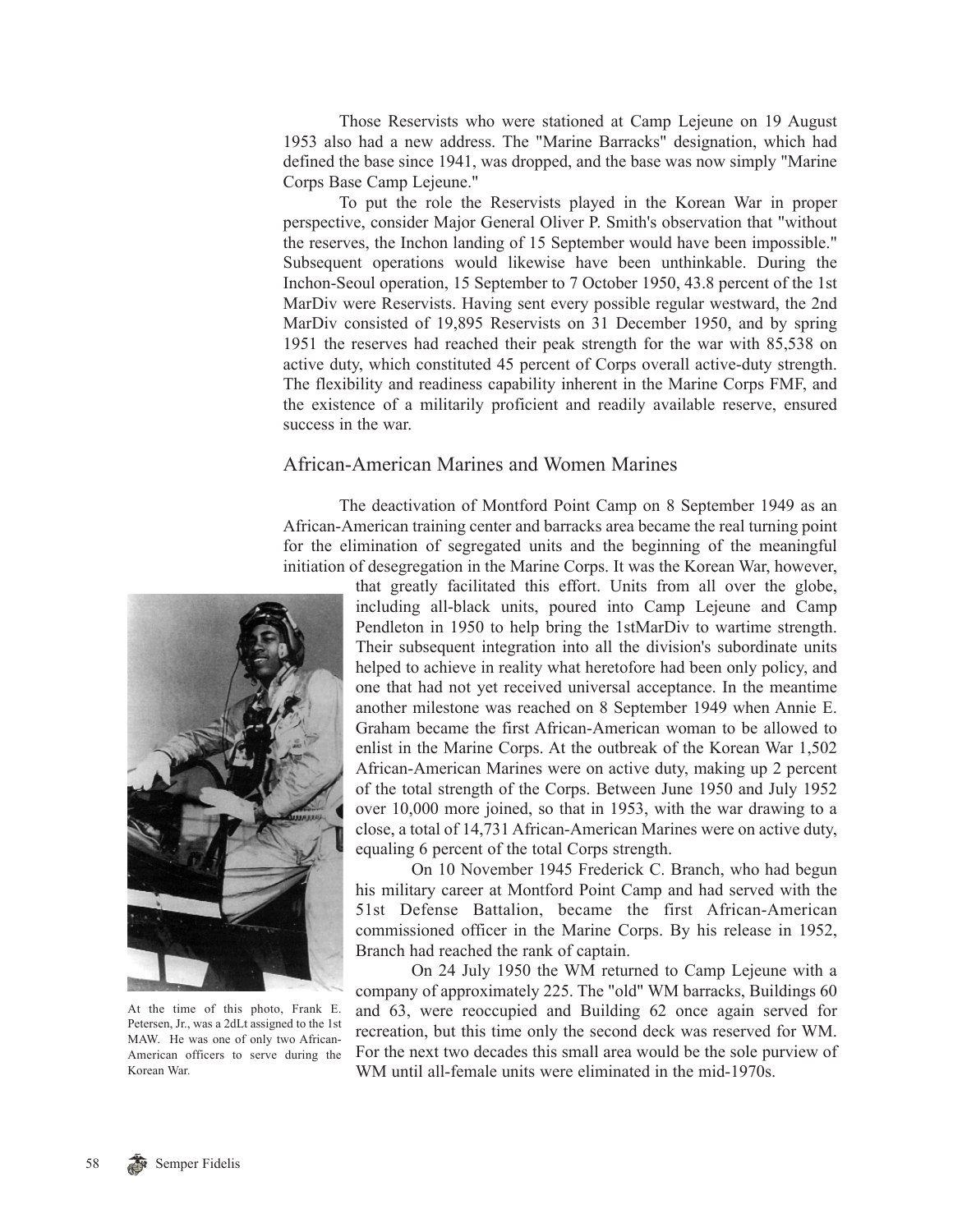# Active Duty

Beginning on 19 July 1950 Marine Reservists were called to active duty and the Joint Chiefs of Staff directed the Corps to bring the 1st and 2nd MarDivs to war strength levels. After the departure of the 1st Provisional Marine Brigade, formed around the 5th Marines, the 1st MarDiv was left with a strength of only 3,459. No other regiments were available, since the 1st Marines and the 7th Marines had been disbanded on 1 October 1949. Regulars (in short supply), Reservists, and recruits would have to be used to reconstitute the 1st and 7th Marines, as well as the 11th Marines, whose sole battalion, the 1st Battalion, had deployed with the 5th Marines. Essentially, the 2nd MarDiv became the 1st MarDiv, and the 2nd MarDiv was rebuilt. Although the 2nd MarDiv wouldn't be at Inchon or the follow-on capture of Seoul by name, its Marines would be there. For all practical purposes, the numerical designation of its regiments would change to those of the 1st MarDiv: the 2nd Marines became the 1st Marines, the 6th Marines became the 7thMarines, and the 10th Marines became the 11th Marines. By 5 August 1950 the 2nd MarDiv had contributed all but its headquarters and a cadre to the troop buildup, with 6,800 of its Marines having gone to Camp Pendleton. The 1st MarDiv was reported at wartime strength, minus the reinforced 5th Marines waiting in Korea, on 15 August, just 27 days after the buildup began.

Meanwhile the 1st Provisional Marine Brigade proved to be the difference in holding the allied line at the South Korean port of Pusan. The brigade was then absorbed into the 1st MarDiv and on 15 September 1950 the division stormed across the tidal flats and seawalls of Inchon, completely reversing the military situation and safeguarding the port for South Korea for the war's duration.

Several of Camp Lejeune's former tenant activities were reactivated at that time. In October 1950 the FMSS was reactivated at Camp Lejeune. In 1951 ITR was reestablished at the Tent Camp, where it was joined by Force Troops, FMFLant, which was activated on 1 April 1951 as a result of the Marines' desire to increase the mobility of their divisions. By May 1951 the World War II tents and Homosote huts at Tent Camp had been replaced by concrete buildings and Quonset huts, and on 8 January 1952 Tent Camp was renamed Camp Geiger in honor of the late General Roy S. Geiger, USMC.

ITR was to undergo continual improvement over the remainder of the decade based on recent experience. Beginning in 1953 Individual Combat Training (ICT) was begun as a result of deficiencies noted in Korea, and by 1960 ICT was a requirement for all boot camp graduates. Instruction was divided into three general categories: tactics, weapons, and general subjects.

Advanced Combat Training (ACT) was added in 1956 to provide further instruction for six- month Reservists who had graduated from ICT and included more specialized topics, such as helicopter operations and escape, evasion, and survival techniques.

One rarely mentioned tenant at the base that made a significant contribution to the war was the Medical Field Research Laboratory. This and a few other Navy labs throughout the country conducted experiments and research relating to the medical aspects of combat. In 1951 Camp Lejeune's

A Marine rifleman during operations in Korea (*below*).

In addition to standard command, liaison, and observation duties, Marine Sikorsky HO3S helicopters were used during the Korean War to fly search and rescue missions behind enemy lines and to evacuate wounded (*middle and bottom*).





59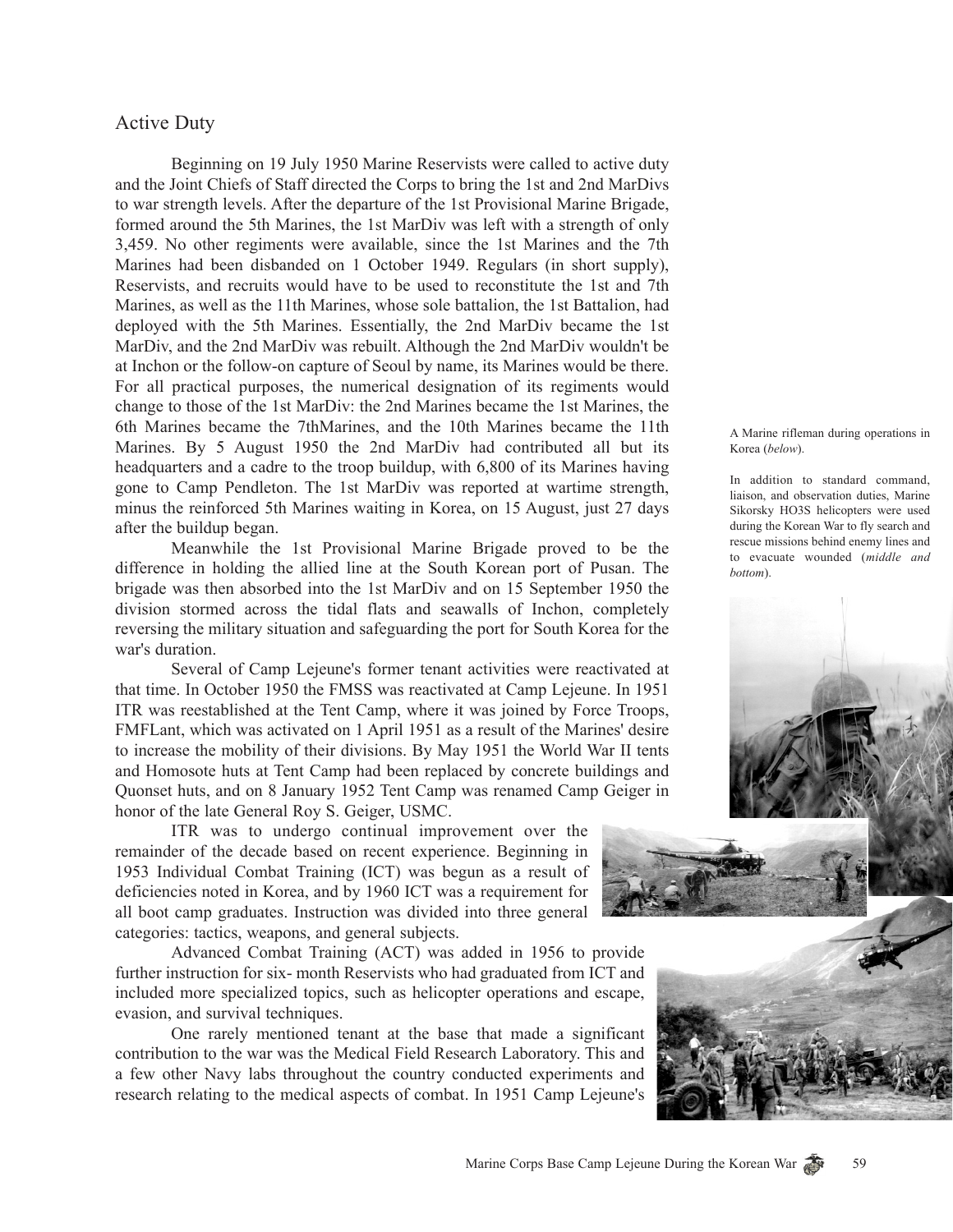lab developed the armored vest, the upper body armor thereafter commonly referred to as a "flak jacket." Adopted by the Marines and other services, this innovation reduced fatal wounds among its wearers by 30 percent.

### Other Operations

In addition to fighting in Korea, Marines from Camp Lejeune belonging to the 2nd MarDiv, Force Troops, FMFLant (or simply Force Troops), and aviation elements at MCAF New River participated in a rigorous exercise schedule during the 1950s and were committed to numerous Cold War skirmishes in trouble spots created or abetted by Communist interests. Notable among these were the Suez Crisis, where, in the midst of the Israeli-Arab war of 1956, Battalion Landing Team (BLT) 3/2, consisting primarily of the 3rd Battalion of the 2nd Marines, made the first Marine landing in the Mediterranean in 52 years and evacuated 1,500 people from Egypt and the Gaza Strip on 1 and 2 November. In 1958, during the Lebanon Intervention, the 2nd Battalion, 2nd Marines; the 3rd Battalion, 6th Marines; and the 1st, 2nd, and 3rd Battalions, 8th Marines landed in Beirut at the request of the Lebanese president to stop the civil war. During the Cuban Revolution of 1959 the 4th Provisional Marine Force stood by in Cuban waters to protect U.S. interests from 20 November 1959 to 15 February 1960, while other Camp Lejeune Marines reinforced the Guantanamo Naval Base as rebels led by Fidel Castro overthrew Cuba's Batista regime.

## Marine Corps Air Facility New River

In 1951 the air facility at Peterfield Point was reopened and commissioned as Marine Corps Air Facility (MCAF) New River. One gunnery sergeant recalled that when he arrived in 1952 there were only about 16 men assigned to the air facility. There were no barracks, so the unmarried enlisted men lived at Tent Camp No. 2 (Camp Geiger) north of the air facility, and married Marines, who lived in family quarters, were ferried across the river each morning.

The six existing buildings located on the eastern side of the field were crowded, since they housed all the facility's functions, including operations, aerology, aircraft maintenance, and a sick bay. But by 1953 the facility had taken on a permanent appearance with a new wooden frame hangar and six concrete and steel barracks that were erected on the western side of the airfield. The threestory, squadbay-type barracks, opened in 1954, were centrally located between the hangar, mess hall, and service club. The latter included both an enlisted Service Club and a Staff NCO Club, although both were modest at first. By 1975 an \$800,000 Staff NCO club with sweeping riverfront views had replaced the older building.

### Marine Helicopters and the Korean War

The Marines' utilization of helicopters had first been tested at Camp Lejeune during the late 1940s. During Operation Packard II, conducted on 23 May 1946, Helicopter Experimental Squadron-1 (HMX-1) simulated the lifting of a regiment across Onslow Beach, using their primitive HO3S-1 helicopters. It was a modest beginning to the era of vertical envelopment: 103 carrier flights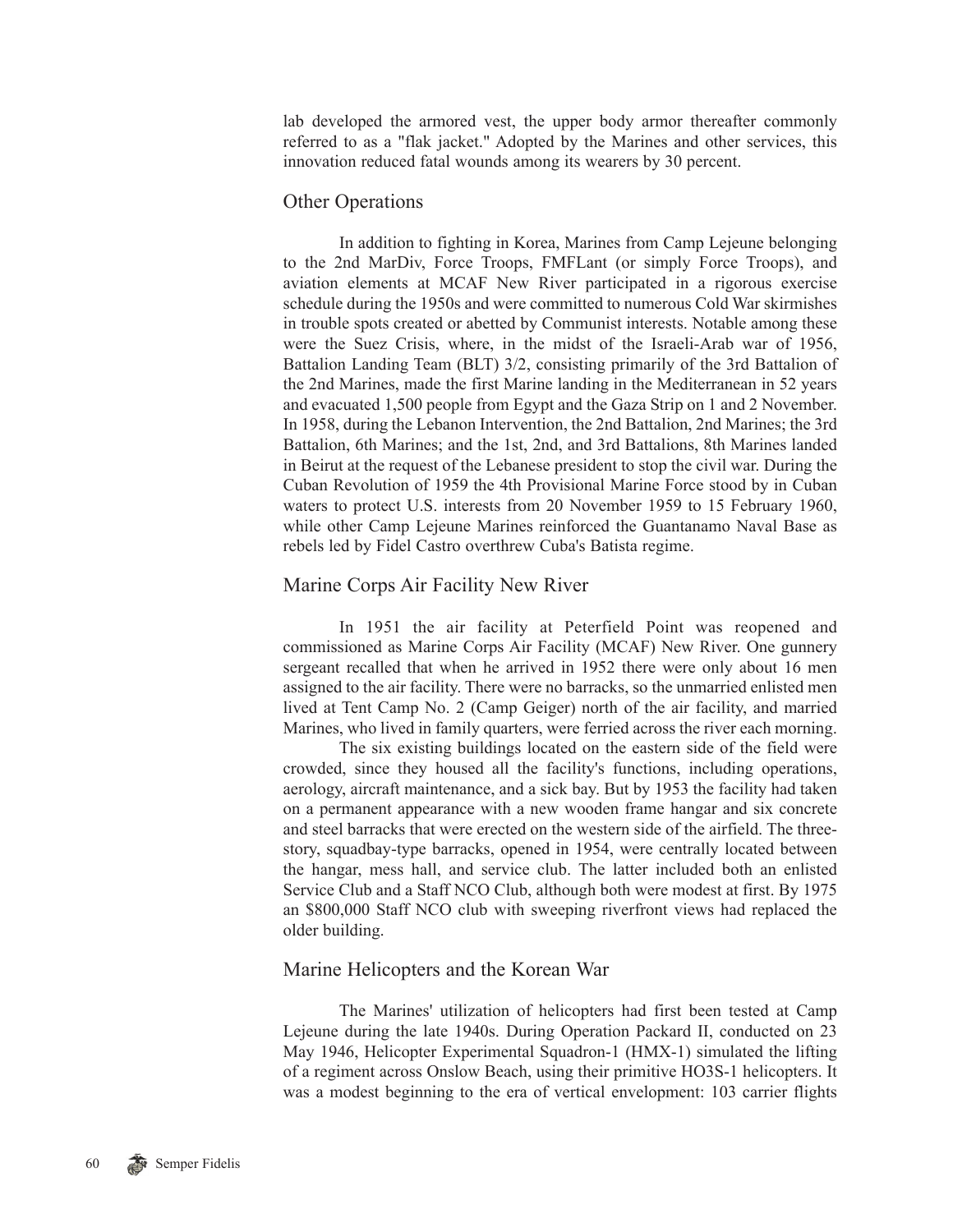were required from the converted "jeep" carrier USS Palau to lift the 66 representative Marines and assorted gear into the objective area. But theory had become fact: the first vertical envelopment assault had taken place. And Marine Corps Schools (MCS) Quantico, as a result of this experience, was able to complete their doctrinal publication: in November 1948 they issued a 52-page booklet entitled Amphibious Operations-Employment of Helicopters (Tentative), also known as PHIB-31.

The Korean War presented the Marine Corps with an opportunity to use and expand its helicopter doctrine. As the originators of the concept of vertical envelopment, Marines also compiled several "firsts" with respect to helicopter employment in the usual conduct of business. When the 1st Provisional Marine Brigade deployed to Korea in 1950, the rotary unit attached to Marine Observation Squadron-6 (VMO-6) became the first helicopter unit to be trained and organized for combat. On 31 August 1951 VMO-6 was joined by Marine Helicopter Transport Squadron- 161 (HMR-161), which was the first helicopter transport squadron in existence. As another



example, on 21 September 1951 HMR-161 lifted 224 fully equipped Marines of the 1st MarDiv Reconnaissance Company to a highly inaccessible Korean hilltop using HRS (H-19) helicopters, thereby conducting the first lift of a ground unit in combat. The Marine Corps once again found itself in the forefront of tactical innovation and had now developed a doctrine that would permit the continued execution of its traditional mission into the atomic age.

On 14 July 1954, three years after it was recommissioned, MCAF New River became home to the two squadrons of its first major helicopter unit, Marine Aircraft Group (MAG)-26 (initially designated MAG(H)-26), which was moved to New River from Cherry Point, where it had been activated on 16 June 1952. The 1,000 or so men assigned to MAG-26 occupied the six barracks newly built in July 1954. VMO-1, however, was the oldest squadron at the facility and had been operating aircraft, both helicopters and fixed-wing, at least two years before the arrival of the MAG.

### The Douglas-Mansfield Act

The National Security Act of 1947 created a National Military Establishment (NME) with three military departments, the Army, the Navy, and the newly independent



Air Force (previously part of the Army), and perpetuated the establishment of the Joint Chiefs of Staff. The act, as a matter of law, also recognized the Marine

Marine helicopters played pivotal roles in combat and transport during the Korean War.

Col. H. Avery Chenoweth served as a platoon commander in the 1st MarDiv during the Korean War. In 2002, his combat art, including "This Way!,' which depicts Marines debarking from HRS-1 helicopters, was featured in *Fortitudine*, the Bulletin of the Marine Corps Historical Program.

61